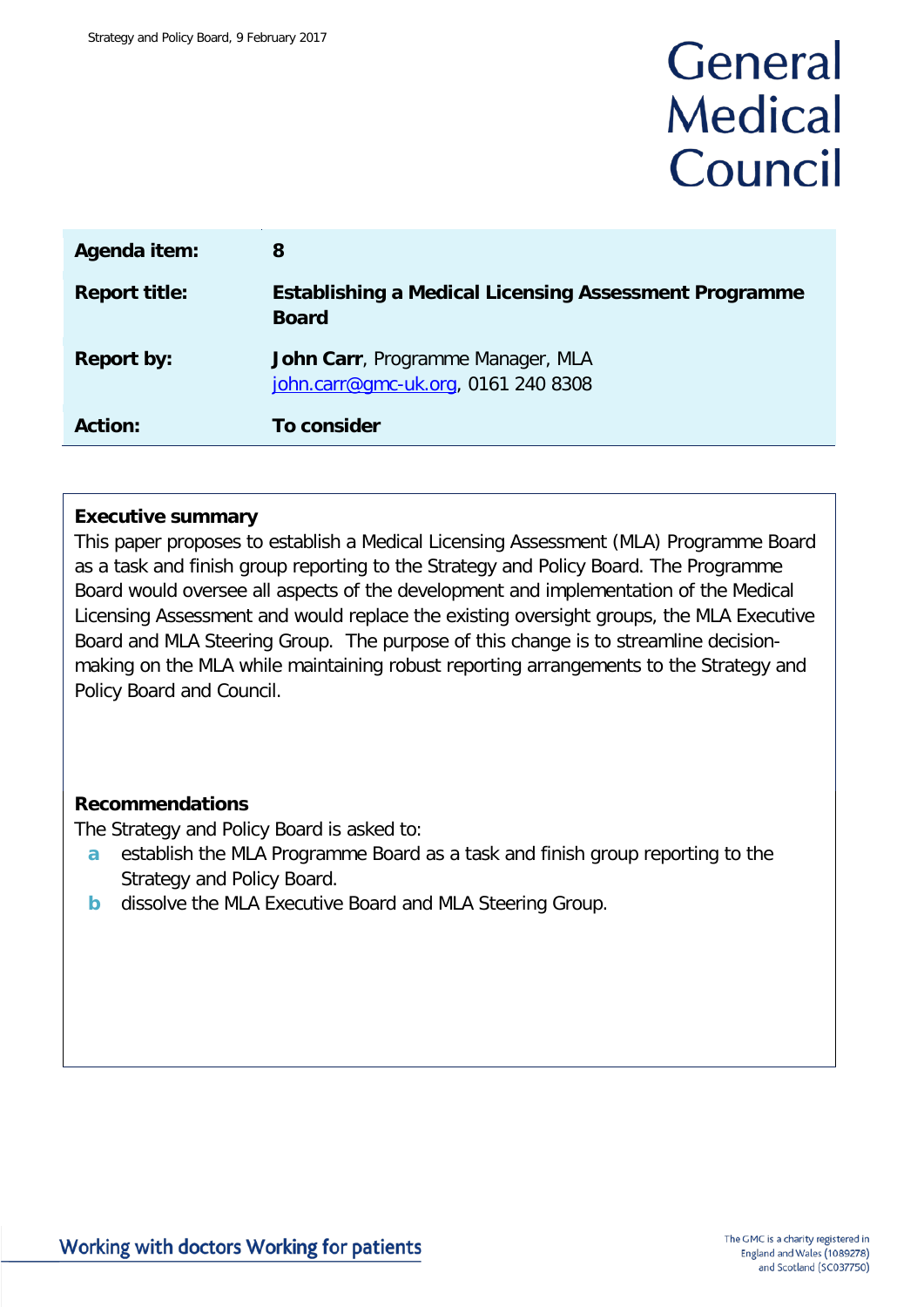# **Medical Licensing Assessment (MLA) Programme Board**

- **1** In order to oversee the development of the Medical Licensing Assessment ahead of the public consultation on the MLA, in October 2015 the Strategy and Policy Board set up an MLA Executive Board as a task and finish group. Its terms of reference and membership are at Annex A. Subsequently, an MLA Steering Group was set up in early 2016 to report to the MLA Executive Board on a quarterly basis on the progress and operational implications of the MLA project.
- **2** In September 2016, we commissioned Arup to support development of the MLA by advising on how we might translate our initial thinking into a structured programme of work. Among other things, Arup recommended that we replace the existing Steering Group and Executive Board with a single Programme Board, arguing that "the two existing governance groups create potential for duplication of effort and lack of clarity." The Arup report recommended that this single Programme Board should "act as a single guiding mind for the programme, who will make key decisions and offer direction to the programme based on the best information available at the time." The recommendations from Arup reinforced an internal view that the current arrangements had developed organically and might not give the GMC the most effective governance structure as the programme moves into a new phase.
- **3** We have therefore established an MLA Programme Board and now propose that this becomes part of our formal governance arrangements by establishing it as a task and finish group reporting to the Strategy and Policy Board. The Programme Board endorsed this approach at its meeting on 30 January.
- **4** In practical terms, in order to make sure that there are clear and transparent reporting lines to Council we propose that the Programme Board should report to the Strategy and Policy Board through the circulation of its minutes as a below the line item, which would include a summary of all actions agreed by the Programme Board.
- **5** To avoid unnecessary duplication, we propose that the Strategy and Policy Board would not normally need to re-consider issues already discussed at the Programme Board unless a member of the Strategy and Policy Board requested this in advance of a meeting.
- **6** Given the statement of purpose of the Strategy and Policy Board and the Board's position within the formal governance structure of the GMC, the Strategy and Policy Board would need formally to agree at its meetings the decisions taken by the Programme Board. Decisions would then, in the normal way, be reported to Council via the Chief Executive's report.
- **7** Under the terms of reference and reporting arrangements agreed by the Strategy and Policy Board, the Programme Board would take operational responsibility for the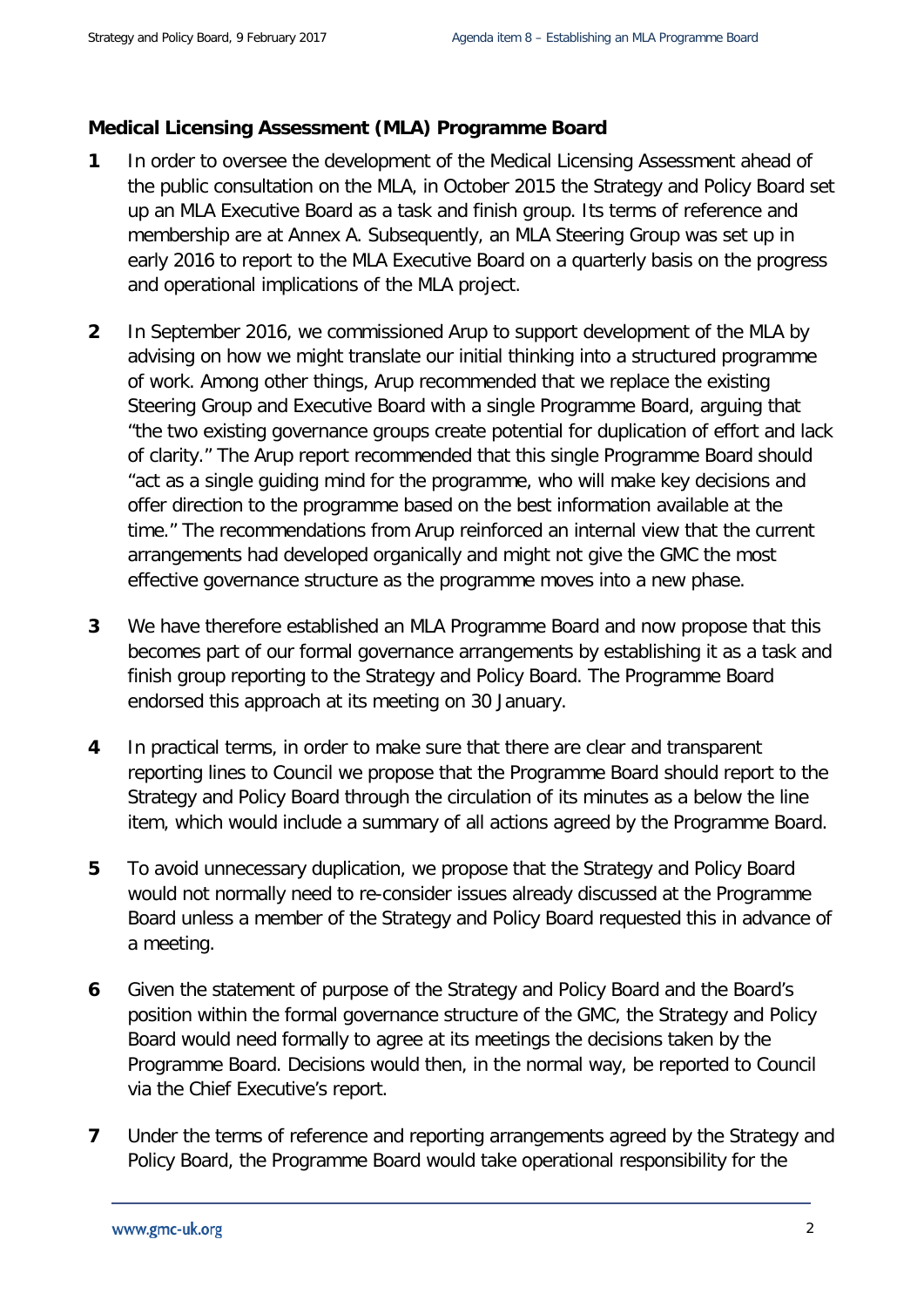overall direction, decision-making and oversight of the MLA Programme, and assume responsibility for overseeing work to delivering its benefits.

**8** The proposed terms of reference and membership of the MLA Programme Board are attached at Annex B.

# **Recommendation**

**9** The Strategy and Policy Board is asked to establish the MLA Programme Board as a task and finish group reporting to the Strategy and Policy Board, replacing the MLA Executive Board and the MLA Steering Group.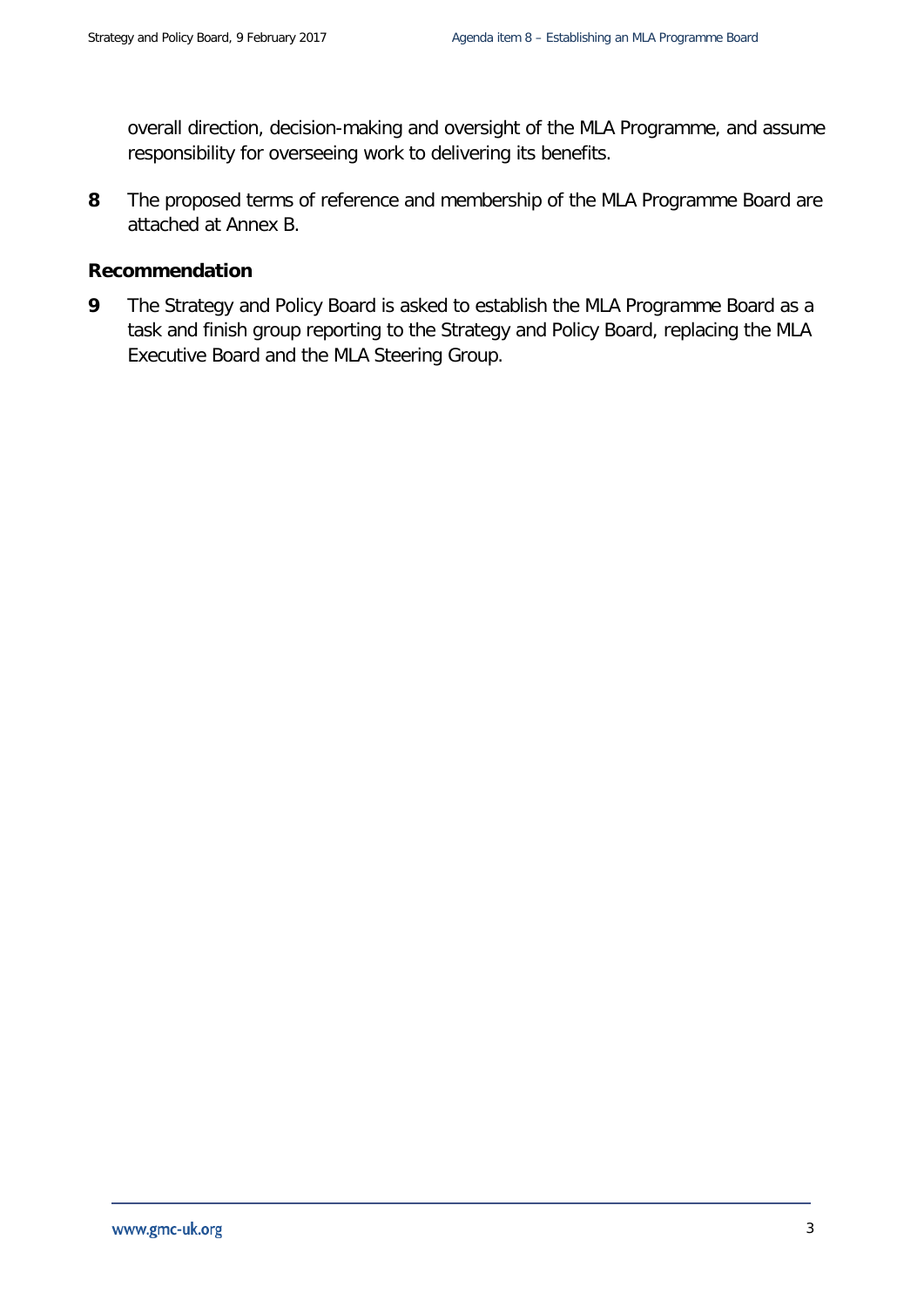# **8 – Establishing a Medical Licensing Assessment Programme Board**



# **8 – Annex A**

# **UK Medical Licensing Assessment Executive Strategy Group Terms of Reference (October 2015)**

### Purpose

- **1** UK Medical Licensing Assessment (UKMLA) Executive Strategy Group provides strategic direction and tactical advice in the development of a UKMLA.
- **2** The UKMLA Executive Strategy Group will:
	- **a** Review the plans of the programme, providing direction as required to ensure alignment of activity with corporate and strategic needs.
	- **b** Consider high priority issues and mission-critical risks to provide advice and test the appropriateness and adequacy of mitigating or remedial actions.
	- **c** Consider strategic proposals for the UKMLA in light of identified objectives and benefits, resource constraints and acceptability to key stakeholders.

#### Membership

- **3** Membership of the UKMLA Executive Strategy Group to comprise:
	- **a** Chief Executive (Chair).
	- **b** Chief Operating Officer.
	- **c** Director of Education and Standards.
	- **d** Director of Resources and Quality Assurance.
	- **e** Director of Strategy and Communication.
	- **f** Director of Registration and Revalidation.
	- **g** General Counsel and Director of Fitness to Practise.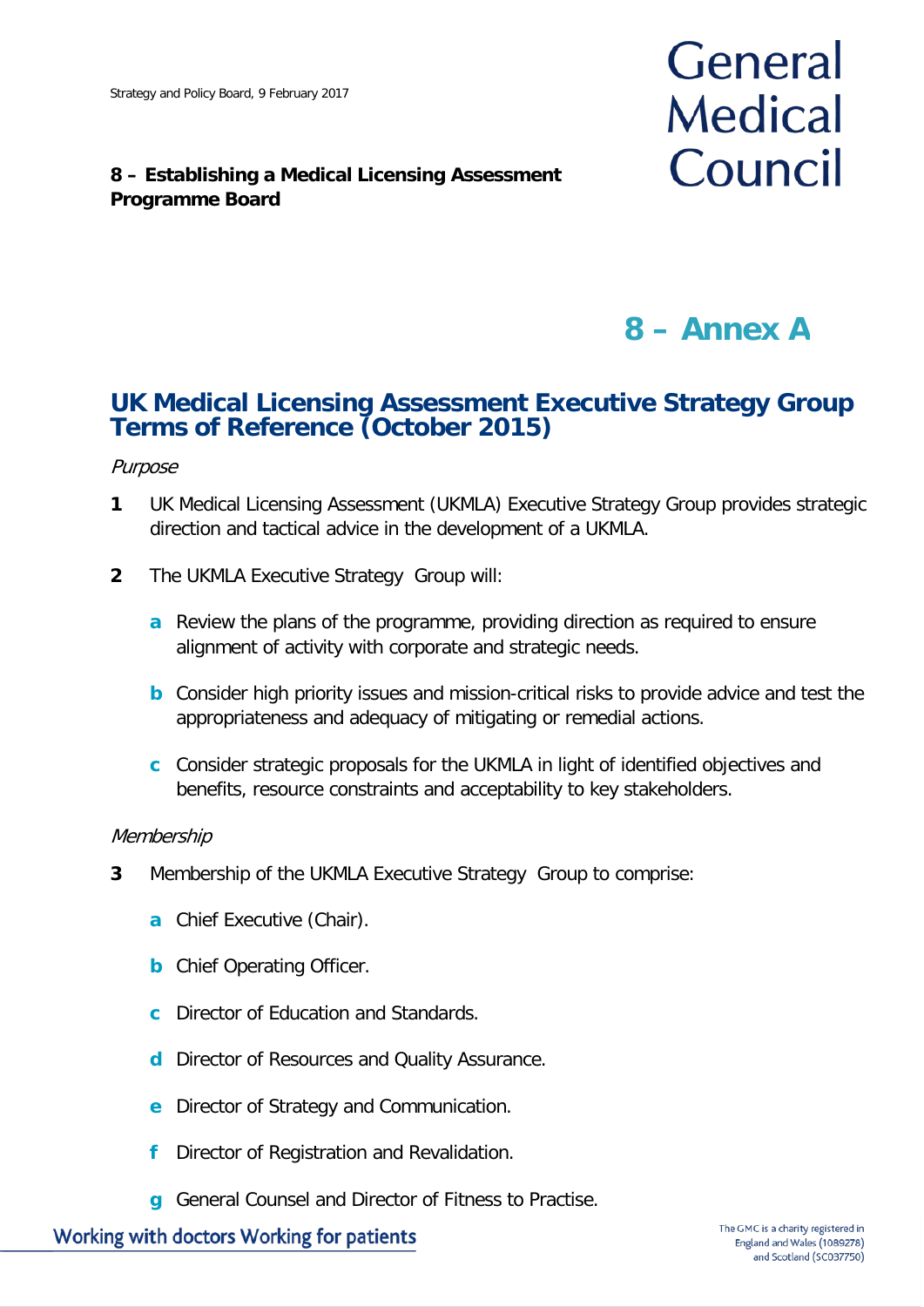- **h** Senior Medical Adviser and Responsible Officer.
- **4** Other staff may be invited to attend as required.

### **Meetings**

**5** The UKMLA Executive Strategy Group will meet quarterly.

# Reporting and accountability

**6** Major policy issues need to be considered by the Strategy and Policy Board prior to consideration by Council.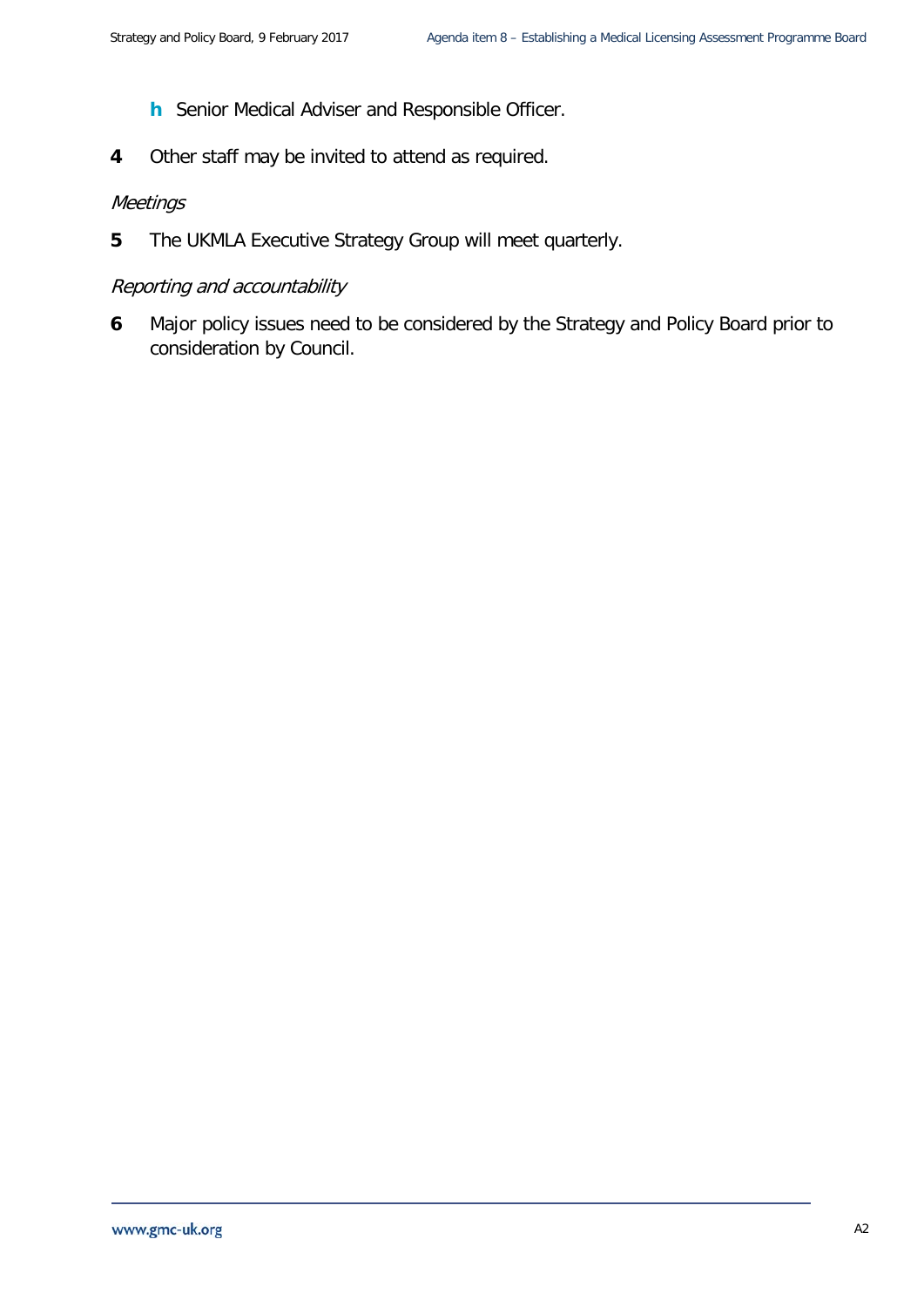# **8 – Establishing a Medical Licensing Assessment Programme Board**



# **8 – Annex B**

# **MLA Programme Board Terms of Reference**

MLA Steering Group, at its meeting on 24 October 2016 agreed the following draft terms of reference for the proposed MLA Programme Board.

# **Purpose**

The Programme Board will collectively:

- set the strategic direction for the Medical Licencing Assessment (MLA) programme and its constituent work streams;
- **agree the benefits of the programme and be accountable for their realisation, in line** with GMC corporate policy and strategy;
- **numake sure that the programme's development takes account of stakeholders' views;**
- **help to build coherence between the MLA and other GMC programmes;**
- **a** address risks and issues that are escalated to it, in order to provide assurance about the delivery of the MLA programme to the GMC Council, patients and employers, the medical profession, and the wider community.

# **Activity & Responsibilities**

The Programme Board will:

# Strategic Direction

- **Provide strategic direction to make sure that the programme stays in line with** corporate requirements and strategy.
- **Agree defined roles and responsibilities for the governance and day to day programme** and work stream management of the MLA programme, including by agreeing delegated authority to the Programme Sponsor, Programme Manager and Work Stream Managers in accordance with defined tolerances.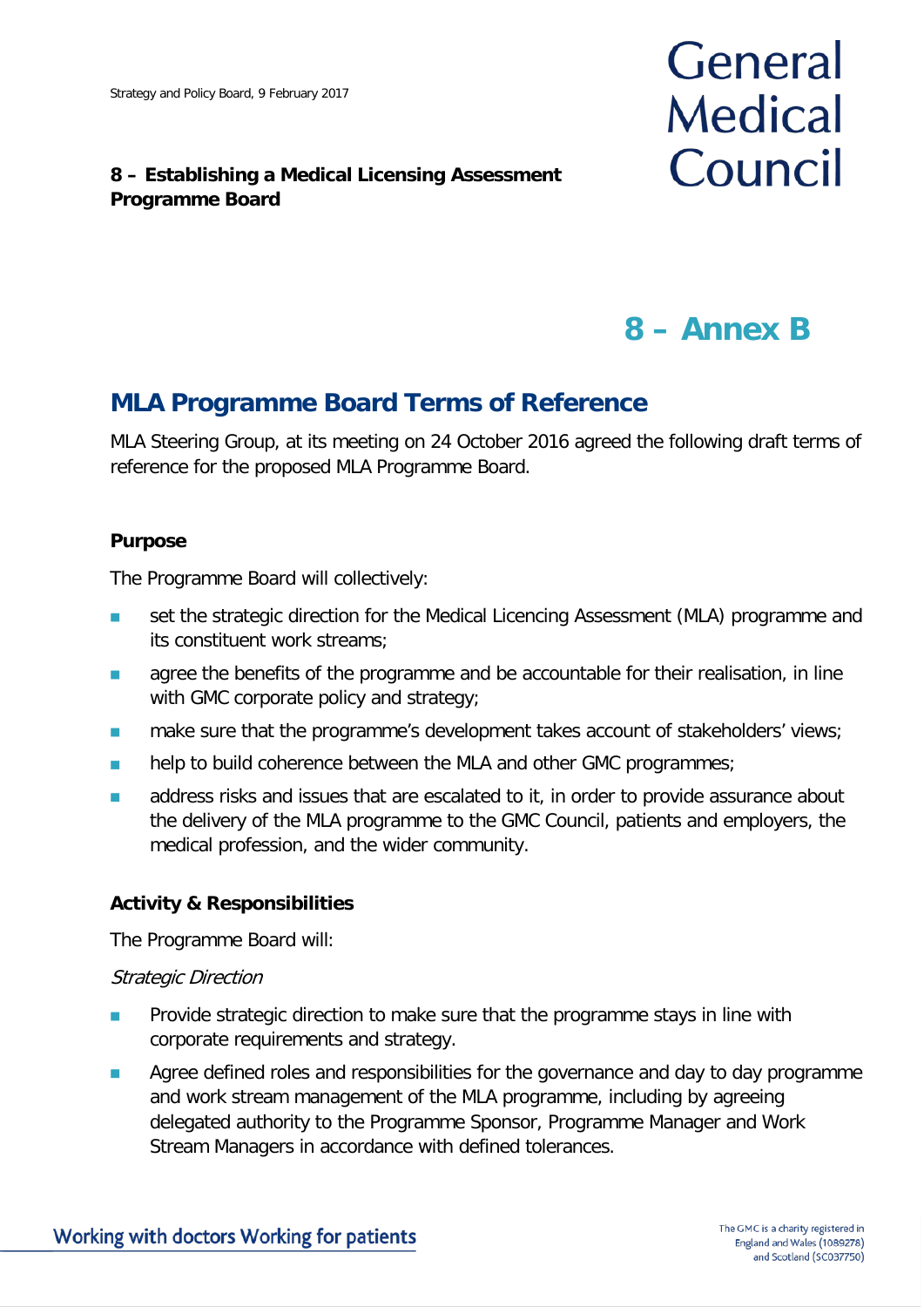Board

**Consider strategic proposals for the development and implementation of the MLA in** light of identified objectives and benefits, resource constraints and acceptability to key stakeholders.

# **Delivery**

- **Authorise the beginning of constituent work streams after reviewing cost, benefits and** risk, and authorise work stream closure when it is satisfied the work stream has delivered or is no longer necessary.
- Receive and review progress reports at key review points to ensure the programme's ongoing progress and viability.

# Governance

- To provide advice about critical items escalated by the MLA programme team, high priority issues and mission-critical risks, and to test the appropriateness and adequacy of mitigating or remedial actions.
- **Review and approve key programme documents as presented by the MLA programme** team.
- **Provide progress updates to the Strategy & Policy Board, the Performance & Resources** Board and Council, and seek their advice, decision and sign off, as appropriate.
- **EXECOMMISSION Independent assurance of the programme and its constituent work** streams as required.

# Engagement

**Engage with senior stakeholders within and beyond the GMC, to encourage coherence** across GMC projects and, if necessary, to resolve strategic and directional issues between programmes and work streams.

# **Membership**

The Programme Sponsor will chair the Programme Board, but may delegate chairing of a meeting to another suitable member if necessary.

Membership will include the following GMC officers:

- **Chief Operating Officer;**
- **Director of Education and Standards;**
- **Director of Resources and Quality Assurance;**
- Director of Strategy and Communication;
- **Director of Registration and Revalidation:**
- General Counsel and Director of Fitness to Practise;
- **Senior Medical Adviser and Responsible Officer.**

The GMC Chief Executive may attend Programme Board meetings at any time, and should advise board secretariat in advance of the meeting if they wish to attend.